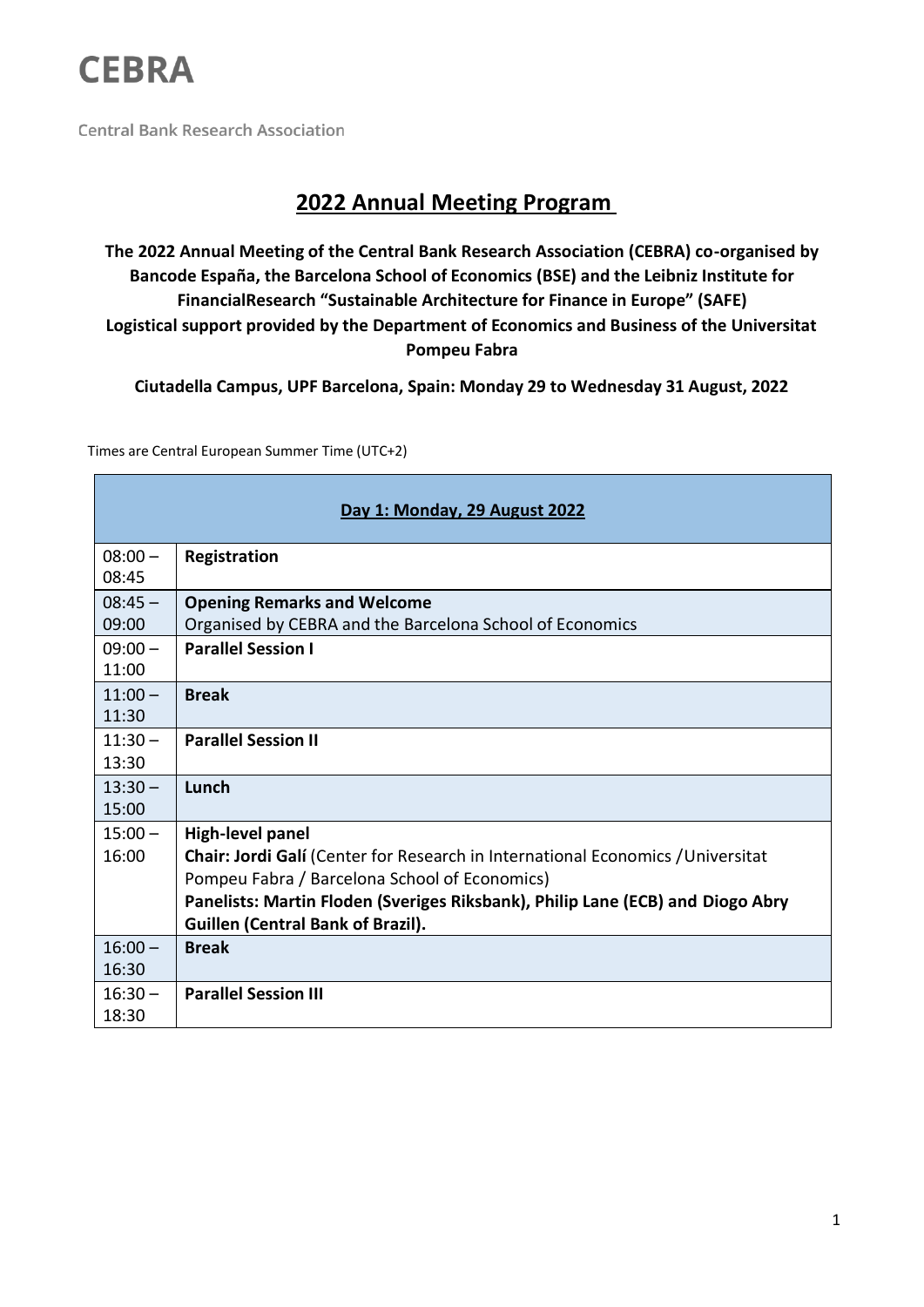

**Central Bank Research Association** 

## **2022 Annual Meeting Program, cont.**

|                                                                                                                                                                      | Day 2: Tuesday, 30 August 2022                                                                                                                                                                                                         |  |
|----------------------------------------------------------------------------------------------------------------------------------------------------------------------|----------------------------------------------------------------------------------------------------------------------------------------------------------------------------------------------------------------------------------------|--|
| $08:30 -$<br>10:30                                                                                                                                                   | <b>Parallel Session IV</b>                                                                                                                                                                                                             |  |
| $10:30 -$<br>11:00                                                                                                                                                   | <b>Break</b>                                                                                                                                                                                                                           |  |
| $11:00 -$<br>13:00                                                                                                                                                   | <b>Parallel Session V</b>                                                                                                                                                                                                              |  |
| $13:00 -$<br>14:30                                                                                                                                                   | Lunch                                                                                                                                                                                                                                  |  |
| $14:30 -$<br>16:30                                                                                                                                                   | <b>Parallel Session VI</b>                                                                                                                                                                                                             |  |
| $16:30 -$<br>17:00                                                                                                                                                   | <b>Break</b>                                                                                                                                                                                                                           |  |
| $17:00 -$<br>17:45                                                                                                                                                   | <b>CEBRA Annual Assembly</b>                                                                                                                                                                                                           |  |
| 20:00                                                                                                                                                                | Dinner Reception - hosted by the Banco de España<br>Keynote Address: Deputy Governor Margarita Delgado                                                                                                                                 |  |
| Day 3: Wednesday, 31 August 2022<br><b>Special Topic Day on Central Banking and the Green Transition</b><br><b>Organizer: Raphael Schoenle (Brandeis University)</b> |                                                                                                                                                                                                                                        |  |
| $08:00 -$<br>10:00                                                                                                                                                   | <b>Networking Coffee</b>                                                                                                                                                                                                               |  |
| $10:00 -$<br>10:45                                                                                                                                                   | <b>Keynote Address:</b><br>John Hassler (IIES-Institute for International Economic Studies)                                                                                                                                            |  |
| 11:00-<br>11:20                                                                                                                                                      | Data gaps and the green transition: Presentation by Raphael Auer (Head, BIS<br>Innovation Hub Eurosystem Centre)                                                                                                                       |  |
| $11:30 -$<br>12:30                                                                                                                                                   | <b>Panel Discussion:</b> Central Banking and the Green Transition<br>Featuring Deputy Governor Margarita Delgado (Banco de España), Harrison Hong<br>(Columbia University) and Fernanda Nechio (Federal Reserve Bank of San Francisco) |  |
| 12:30<br><b>Annual Meeting Ends</b>                                                                                                                                  |                                                                                                                                                                                                                                        |  |